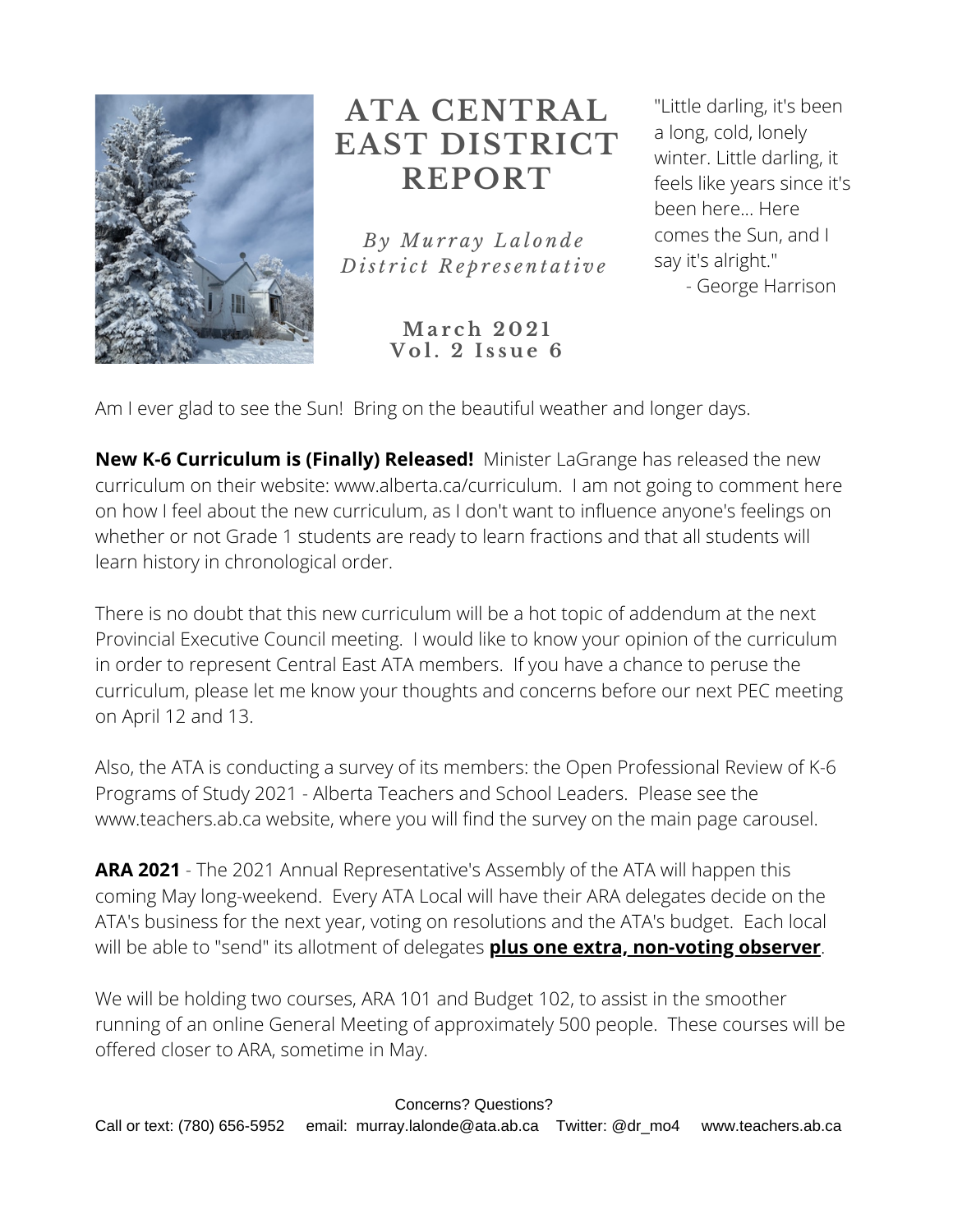**PEC Elections**: I am humbled and honoured to again represent Central East teachers at the Provincial Executive Council, after having been acclaimed your District Representative. Jason Schilling has also been acclaimed as ATA President. Central East teachers voted for two Vice Presidents, and have elected Jenny Regal for a 3rd term and Greg Carabine, DR from Edmonton McMurray, for his first term. The faces at PEC have not changed much, as current VP Darrin Bauer successfully ran as DR for Edmonton McMurray. The one change is Robert Twerdoclib has decided to go back to full-time classroom teaching, and Rick Kremp has taken on the DR position for Central North.

**School Leaders** - we would like to know how much time you have spent tracing for COVID-19-positive cases, covering classes for isolating teachers, and other anomalies associated with the pandemic. If possible, please email both me and your Local President.

**Collective Bargaining 2018-2020** - Three ATA Bargaining Units are still unsettled for the last round of local bargaining. Sturgeon and Wetaskiwin locals, with strike votes looming, are patiently hoping their Boards will come back to bargain a fair and reasonable agreement.

**Finance** - PEC approved the ATA Finance Committee's proposed budget for 2021/22. The budget is no secret, and with debate and possible amendments made to it at ARA, will be approved by ARA delegates. This year's proposed budget recommends no increase to member fees.

**Central Table Bargaining** - We were able to sign-off on a few more items, but are stuck on a significant number of items. We have applied to have an arbitrator decide on where the remaining list items belong, either on the central or local side of the list. If you would like more information, please ask your TWC member and read the Bargainer's Blogs on the ATA website.

**Pre-Retirement Seminar** - We were able to hold an ATA Pre-Retirement Seminar on Feb 27 with presenters from the ATA, ATRF, ASEBP, Capital Estate Planning, and a lawyer who specializes in Estate Law. I heard many positive comments from the participants.

**WILC and DEHR** - Many of our locals are hoping to gain interest and member support for two important committees at the local level: Women In Leadership (WILC) and Diversity, Equity, and Human Rights (DEHR). If either of these, or both, interest you, please contact your local council.

**ATA Committees** - If you are interested in serving on an ATA Committee at the provincial letter, the deadline is April 15. I just received notice that a vacancy on the ATRF Board has been announced and they are looking for interested members. See the website or contact lindsay.yakimyshyn@ata.ab.ca for more information.